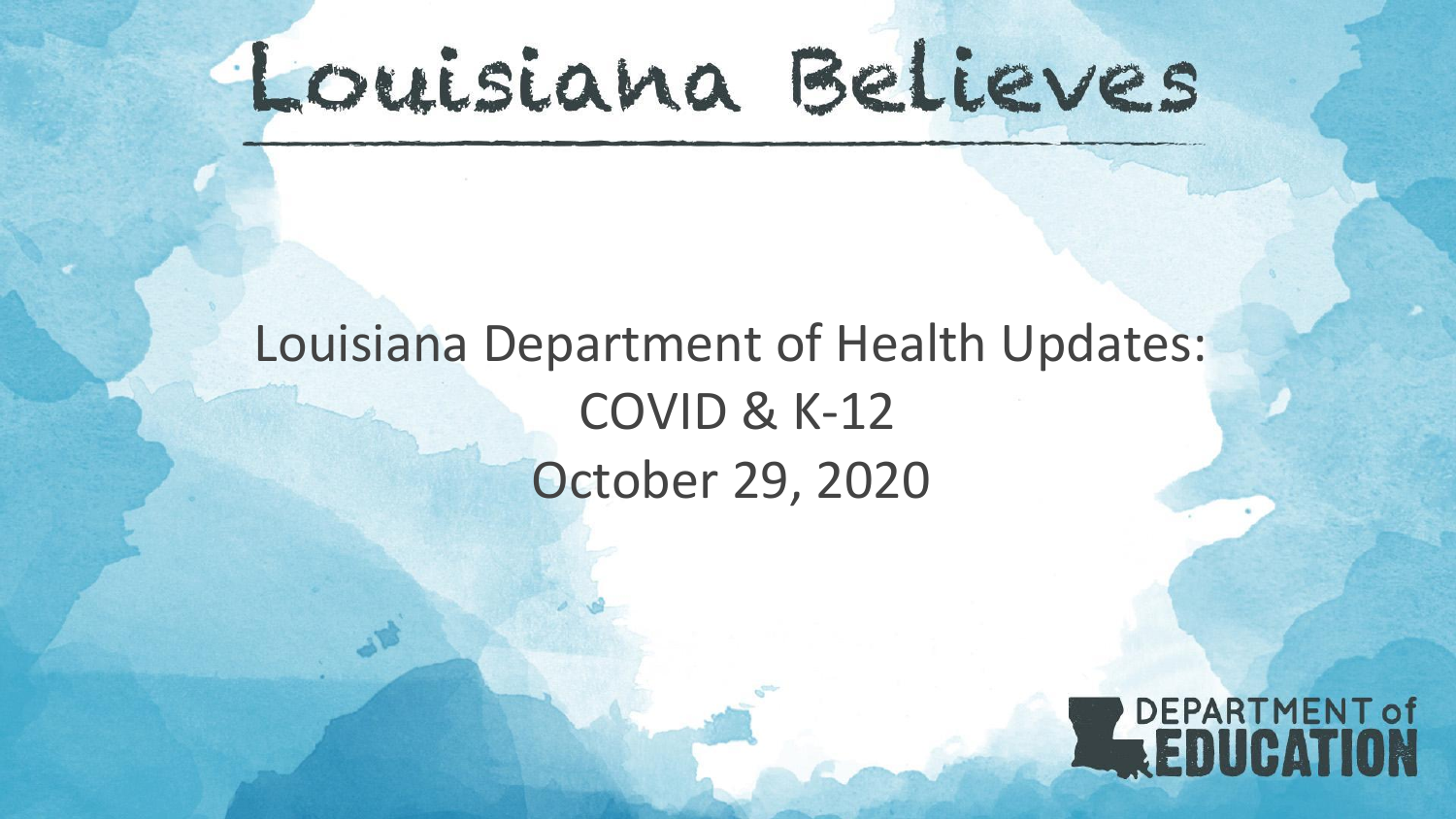#### **ATTENTION: Instructions for participants**

During this meeting, participants may submit questions **via the online chat feature** throughout the presentation. Submitting questions via the chat allows LDOE the opportunity to not only answer your question while on the call but to also add your question and the answer to our publicly disseminated FAQ document(s).

\*\*Please mute and turn your video off\*\*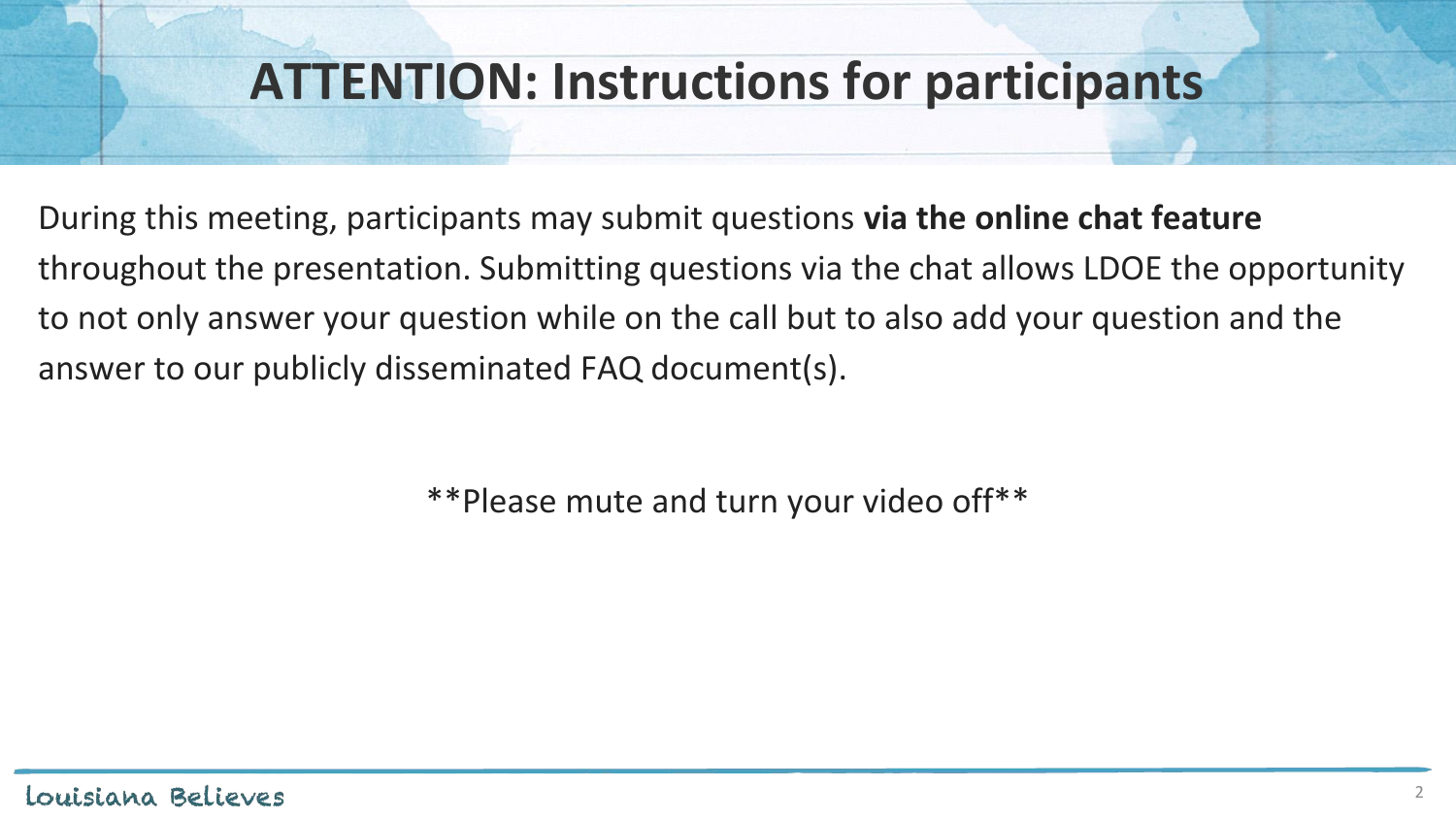# Agenda

- 1. Connectivity Dashboard (LDOE)
- 2. Clinical Utility of Antigen Tests (LDH)
- 3. BinaxNOW Rapid Test availability (LDH)
- 4. Quarantine/Contact Tracing Updates (LDH)
- 5. Superintendent Reporting Tool (LDH)
- 6. Next Steps (LDOE)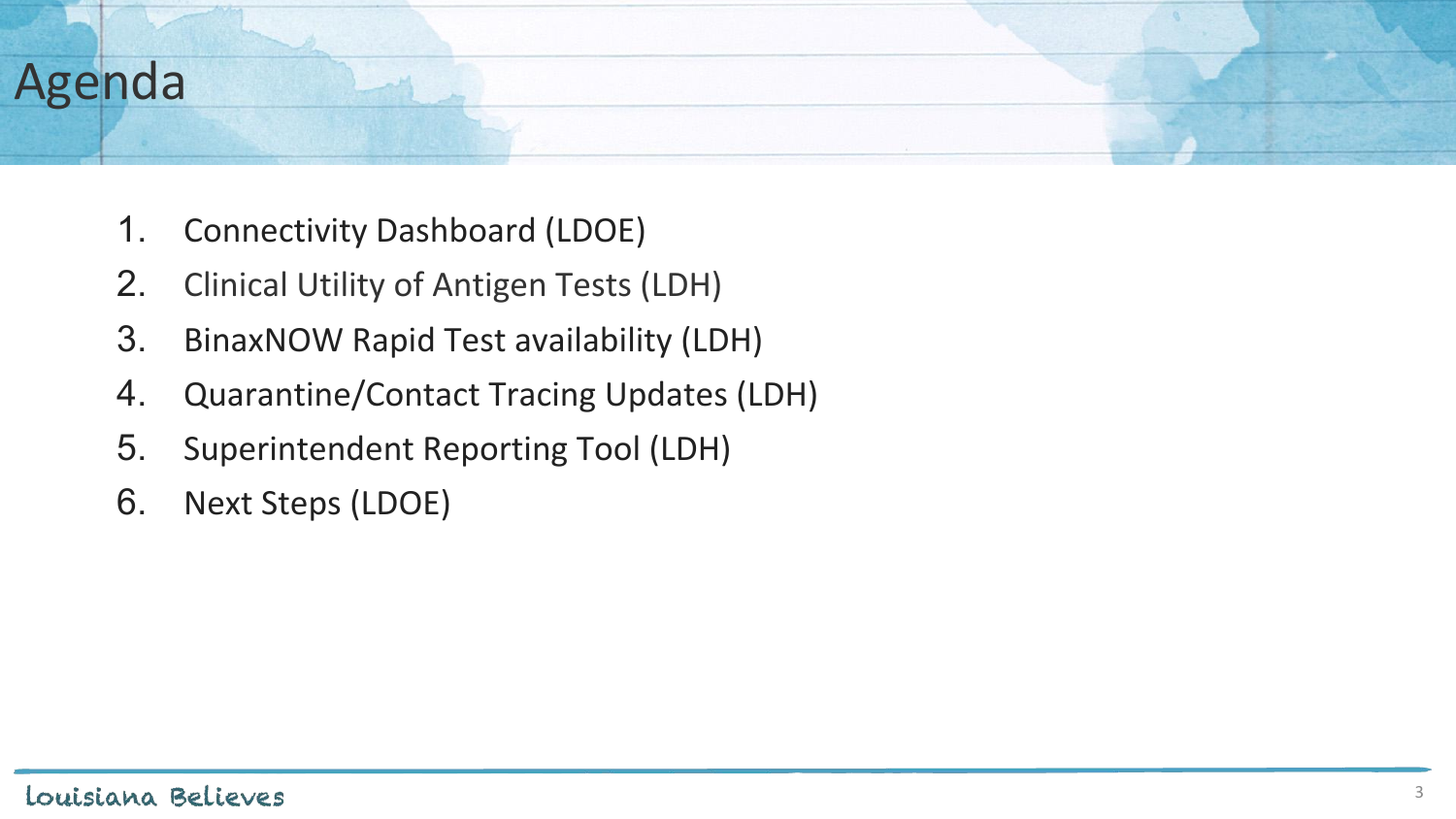#### Learning Environment and Connectivity Tool Data Update

The [Learning Environment and Connectivity Tool](https://datastudio.google.com/u/0/reporting/57592098-3276-452a-9872-456384c0acdc/page/2oidB?s=jF2UNzlqNKM) provides a tool to:

- easily track student learning environments and connectivity data, and
- identify where additional student connectivity is needed to focus advocacy efforts.
- School systems should routinely submit data.
- School systems received an email on September 14 with the subject *"URGENT: Learning Environment and Connectivity Tool"* that contains the system specific access code and the following directions for updating data:
	- 1. Access the survey [here](https://form.jotform.com/202355781059054)
	- 2. Enter your system's access code
	- 3. Provide learning environment and connectivity information
	- 4. Review information for accuracy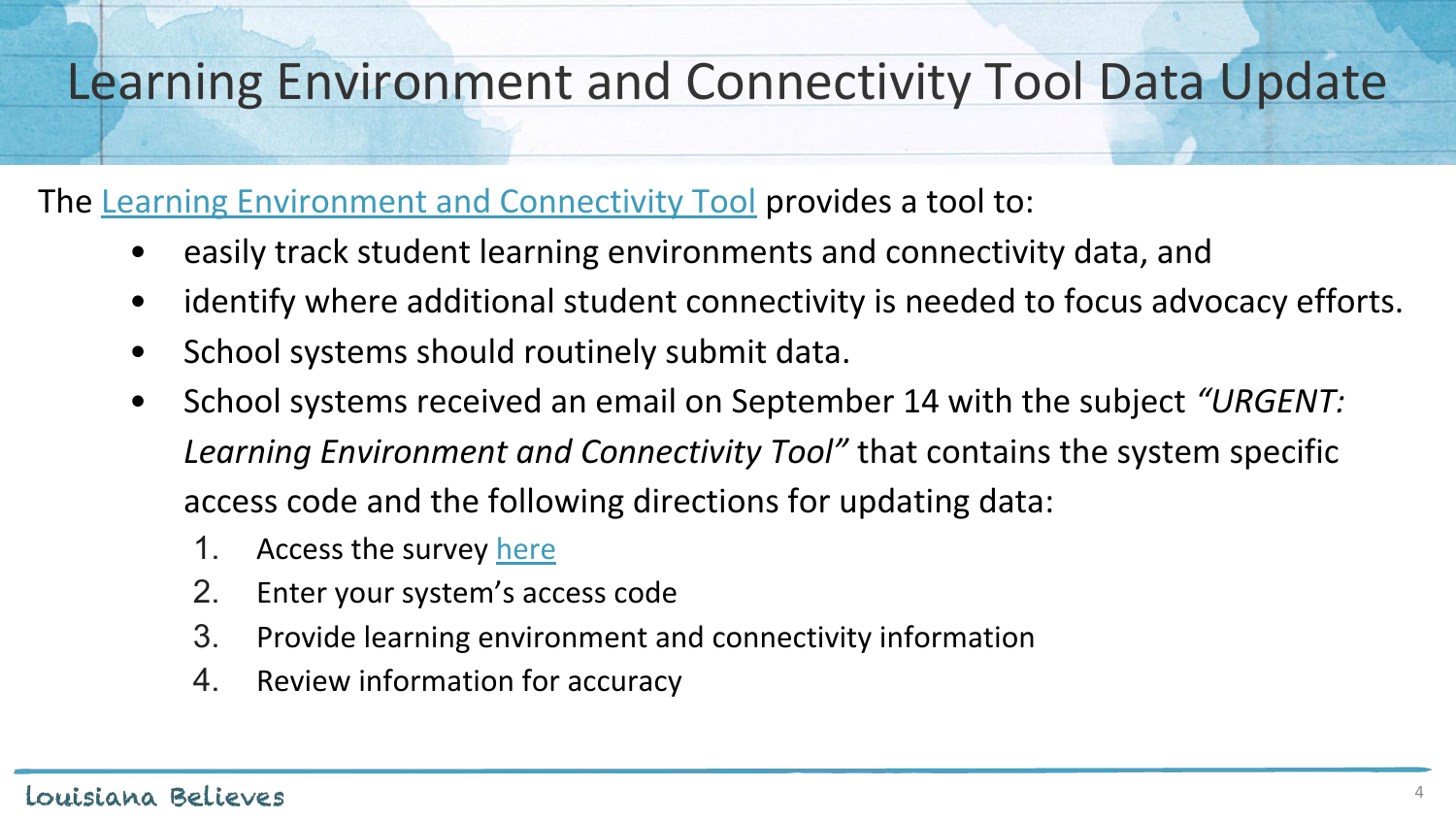#### COVID-19 Prevention: Keep it up!

- Masks they work!
- Hand hygiene
- 6 feet of social distance
- Stay home if you are sick
- Stay away from sick people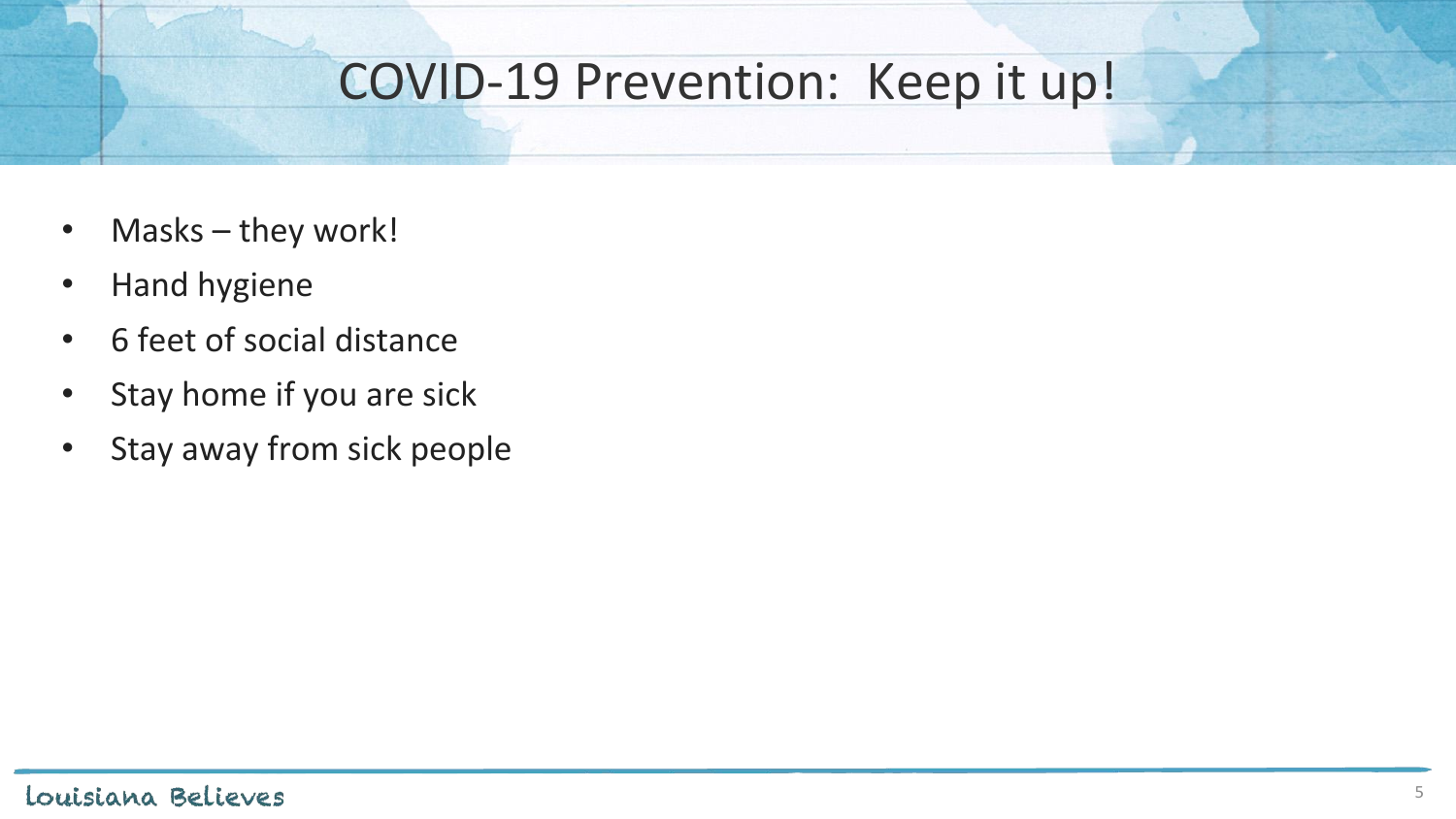#### Clinical Utility of Antigen Tests

- [COVID 19 Viral Testing Guidance](https://ldh.la.gov/assets/oph/Center-CP/HANs/HANS20-46-Update-COVID-19ViralTestingGuidance.pdf)
- **• Individuals with signs and symptoms of COVID-19**
	- If positive: person should be considered positive and isolate for 10 days
	- If negative: should have a PCR and stay isolated until results
- **• Close contacts of a person known to have COVID-19**
	- If positive: person should be considered positive and isolate for 10 days
	- If negative: person should stay quarantined and watch for s/s for 14 days
- **• Screening**
	- LDH does not recommend antigen testing of asymptomatic individuals with no known contact to a COVID-19 case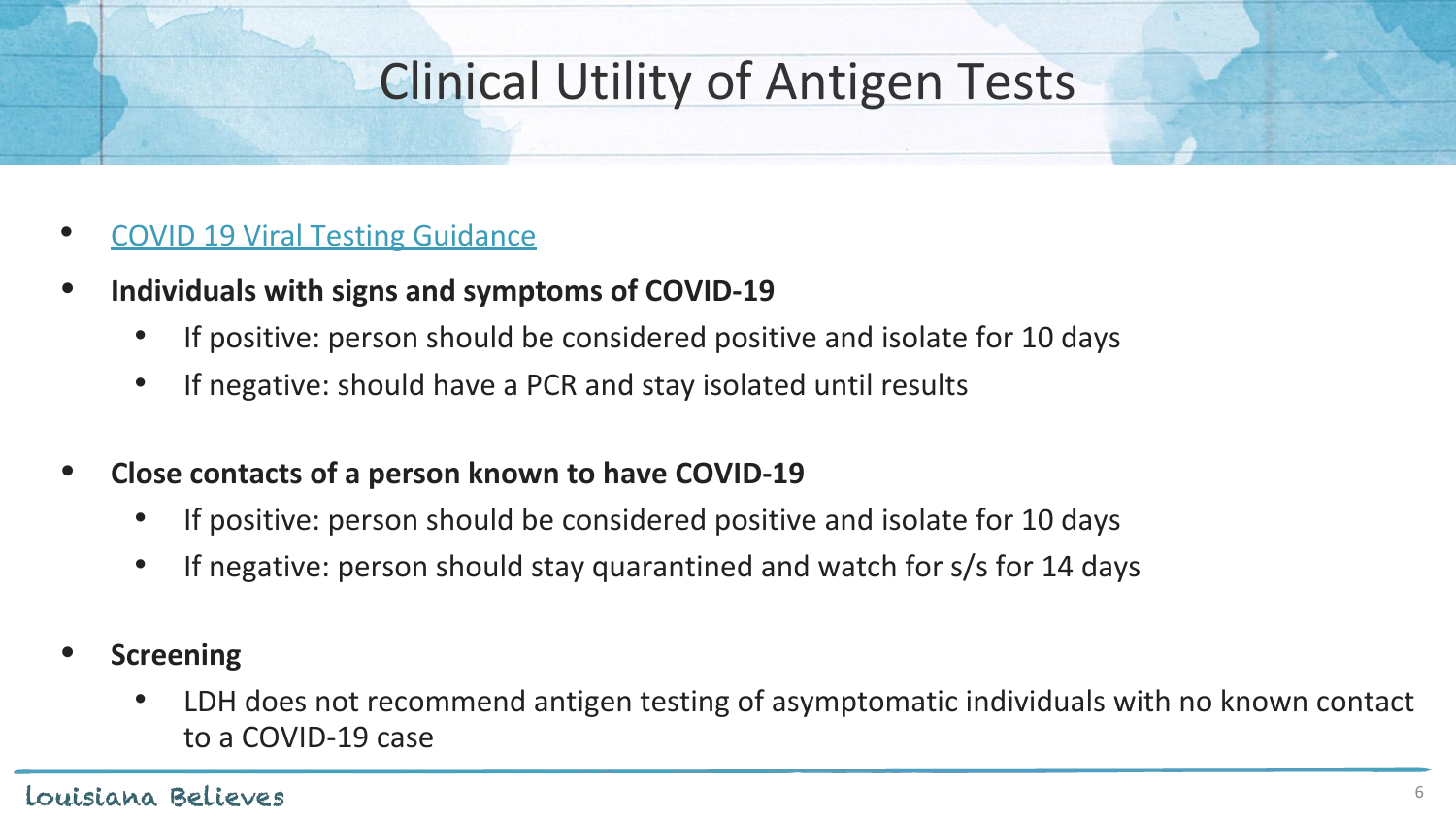#### Abbott BinaxNOW Rapid Testing

- Federal resource provided at no charge
- Great when you need to know quickly if someone might be positive
- **• Rapid results**, **inexpensive**, no electronic instruments needed
	- But not as sensitive or specific as PCR (molecular test)
- Not specifically recommended for asymptomatic cases
- Comes with free, optional NAVICA app to records result + date of test for patient
	- *• Training:* Available through our Abbott reps
	- *• Reporting:* Electronic reporting of all test results required (more info thru [ELR@LA.gov](mailto:ELR@LA.gov))
	- *• CLIA:* FDA requires facility administering the test have CLIA certificate of waiver



#### Louisiana Believes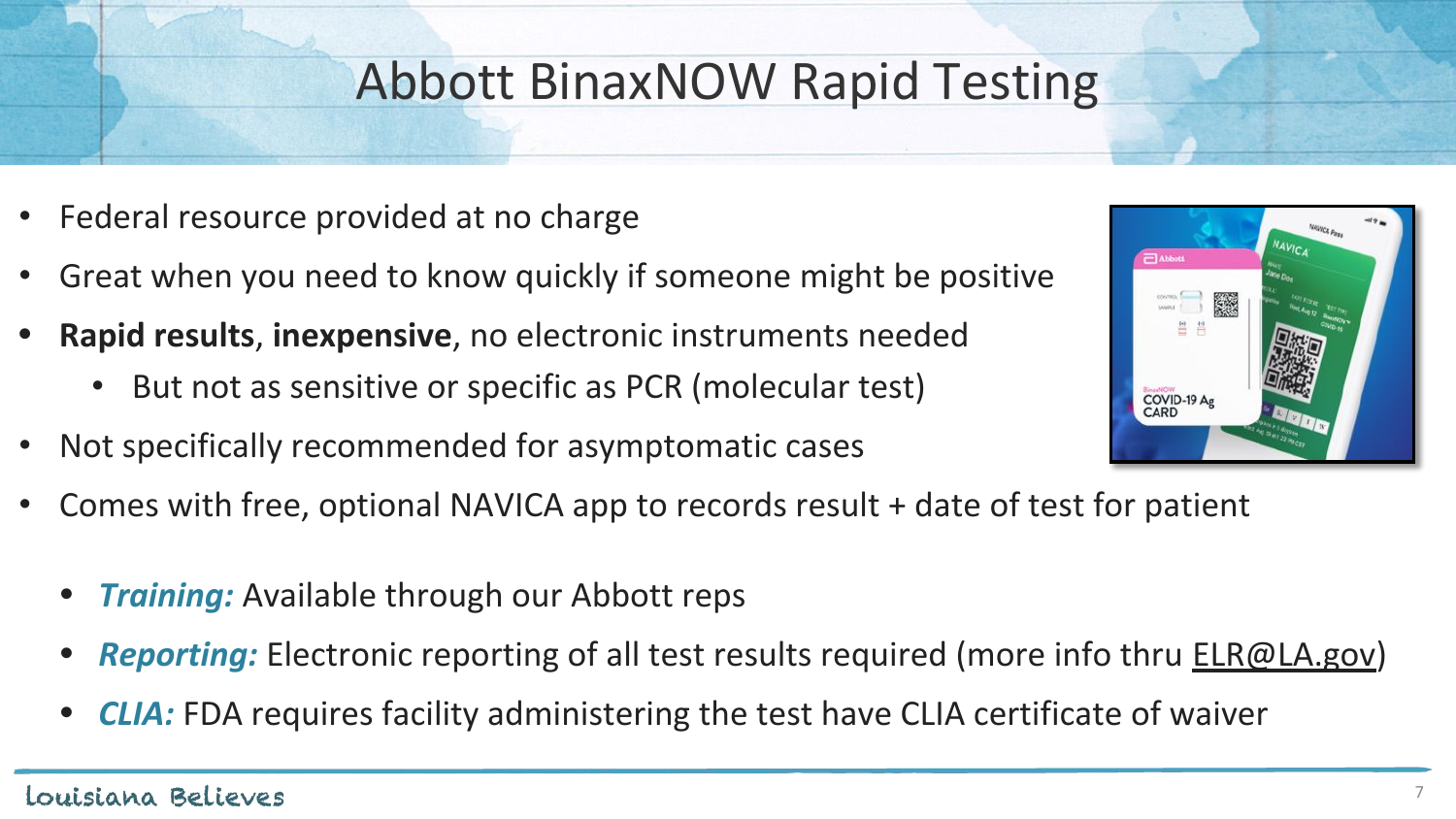#### Quarantine/Contact Tracing Updates

- Close Contact definition update:
	- The CDC clarified the definition of close contact to be someone who was within 6 ft of an infected person for a *cumulative total of 15 minutes or more over a 24-hr period*.
		- Example: three 5-minute exposures over a 24 hour period for a total of 15 minutes
- Contact Tracing/Quarantine update:
	- [LDH guidance](https://ldh.la.gov/assets/oph/Coronavirus/resources/ContactTracing/LDH_COVID-Contact-Tracing-in-Schools.pdf) states that quarantine for close contacts of suspect cases may be delayed 48 hours after the suspect case meets clinical criteria to allow for molecular/PCR test results or an alternative more likely diagnosis to be made by a physician.
	- **LDH** has provided a [presentation](https://ldh.la.gov/assets/oph/Coronavirus/resources/ContactTracing/LDH_COVID-Contact-Tracing-in-Schools-Presentation.pdf) and [recorded webinar](https://www.youtube.com/watch?v=cbHO17764sM&feature=youtu.be) going into the details of contact tracing for schools on their website.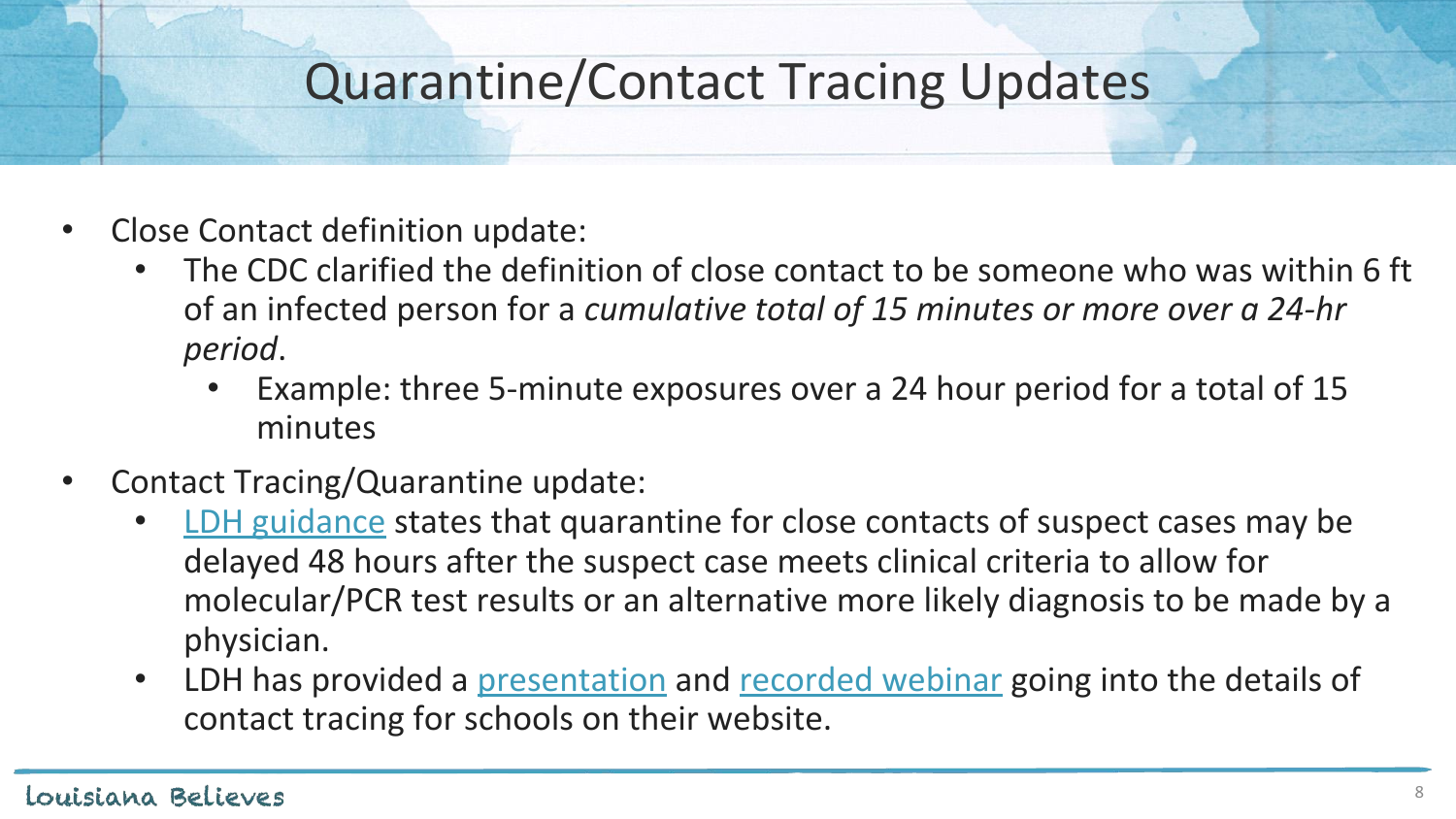#### Superintendent Reporting Dashboard

The K-12 COVID-19 report makes use of school-reported COVID-19 case counts in the COVID-19 Early Warning System. These counts are grouped and categorized by students, staff, faculty, volunteers, and itinerant employees (those working at multiple locations) for each school. Only case reports in which the individual is indicated to have received a positive viral COVID-19 test result are included. School superintendents can access the report and see the counts, per week, for each category in each school in their district. Counts between one and four are described as  $1 - 4'$  to reduce the risk of identifying any individuals. These reports will be updated weekly.

To access LDH provided school system COVID-19 reports, Superintendents can log in using their LDOE assigned "E" ID and password. This is the same ID superintendents use to access LDOE's LEADS portal and data reporting websites.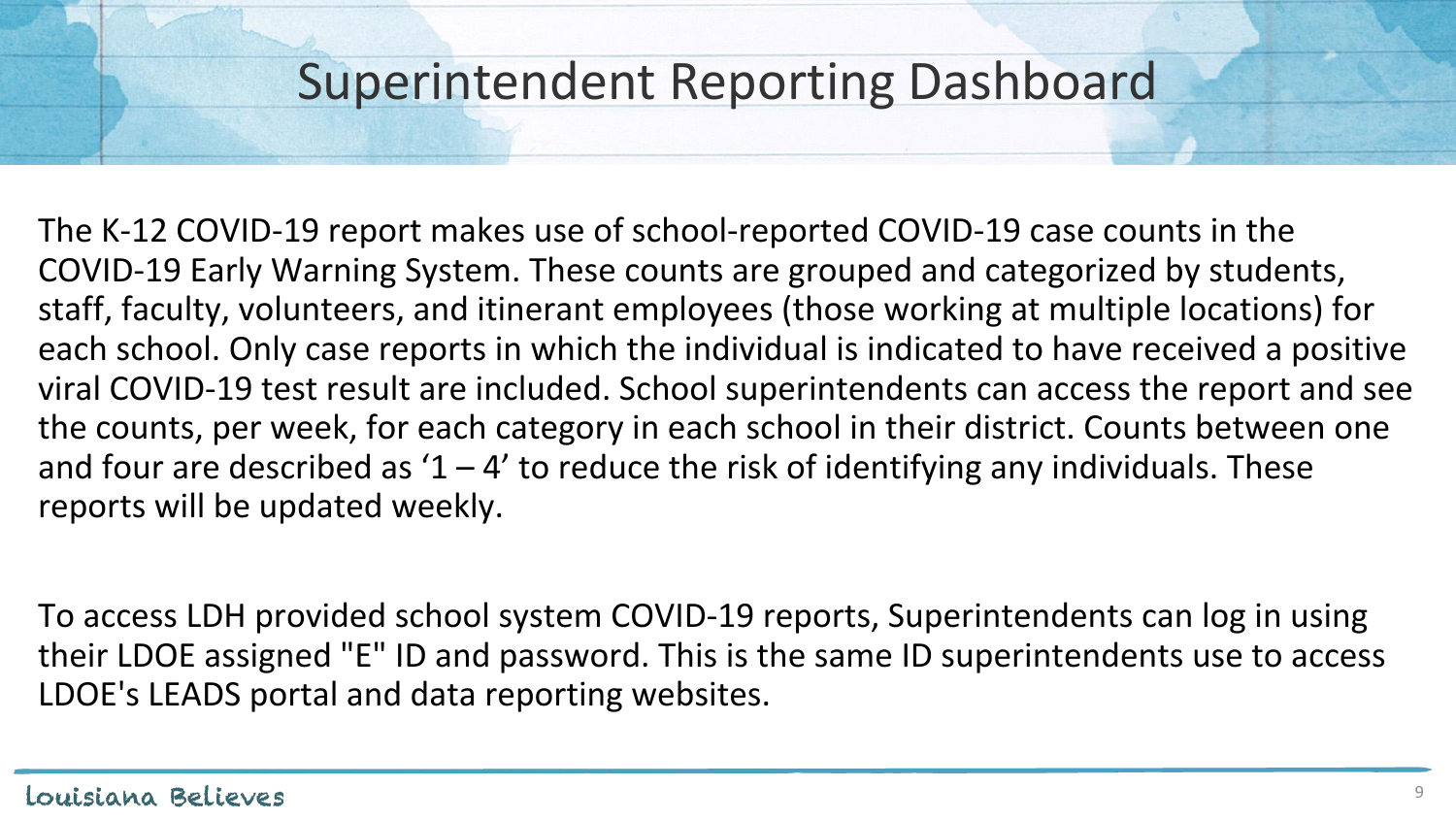#### Next Steps

1. A survey will be provided for school systems to request BINAX test kits.

Information that will be requested in the survey:

- a) Name of the delivery location
- b) Point of contact (Need name, email, phone #)
- c) Delivery address
- d) CLIA Waived Certificate # OR the community provider who will be testing for you so we can obtain all the same information on them
- e) # of BINAX tests requested (recommend estimating # based on 20% of your census)
- 2. DOE will forward the information to LDH
- 3. LDH will provide kits to you or your provider with further technical instructions